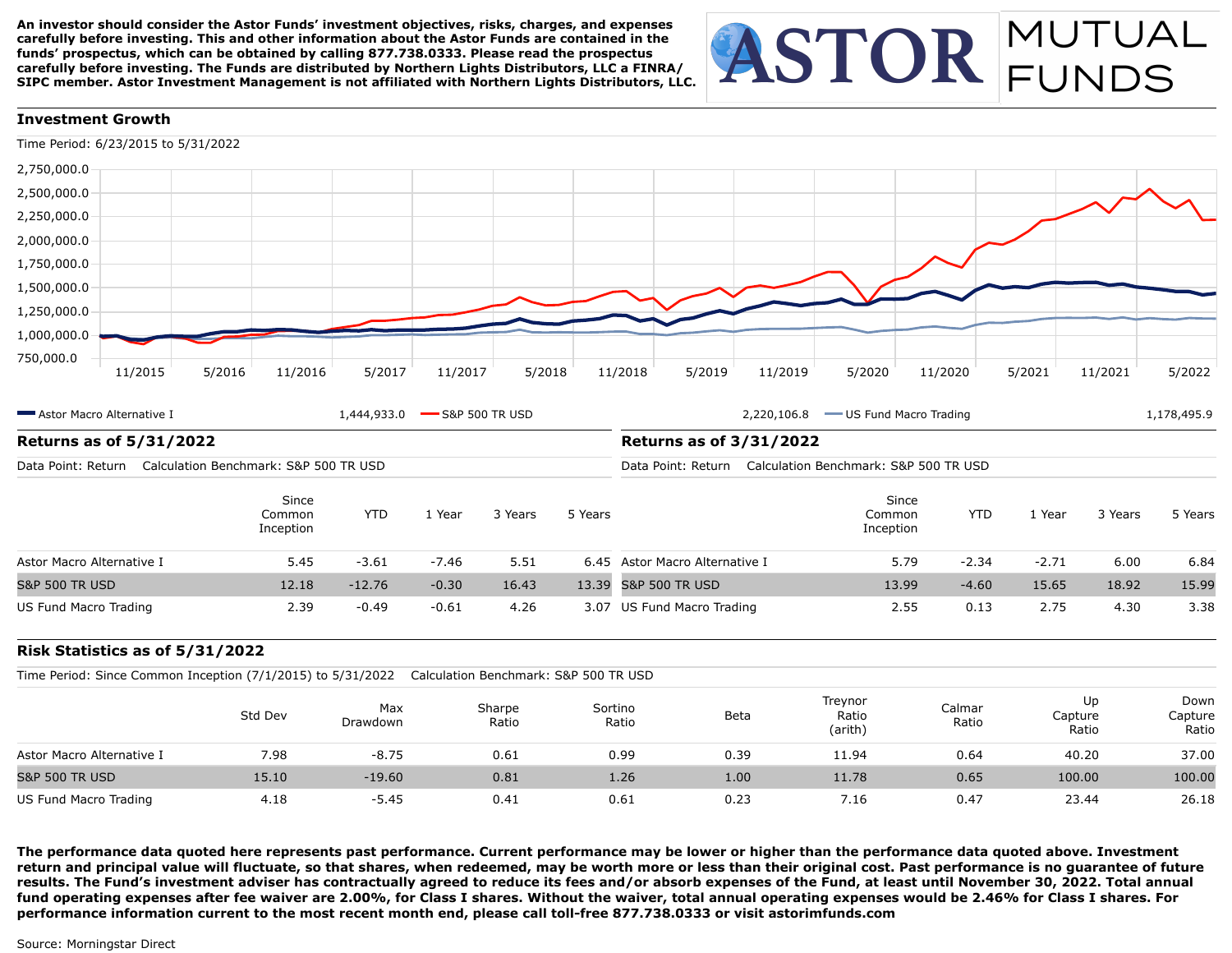

**An investor should consider the Astor Funds' investment objectives, risks, charges, and expenses carefully before investing. This and other information about the Astor Funds are contained in the funds' prospectus, which can be obtained by calling 877.738.0333. Please read the prospectus carefully before investing. The Funds are distributed by Northern Lights Distributors, LLC a FINRA/SIPC member. Astor Investment Management is not affiliated with Northern Lights Distributors, LLC.**

The performance data quoted here represents past performance. Current performance may be lower or higher than the performance data quoted above. Investment return and principal value will **fluctuate, so that shares, when redeemed, may be worth more or less than their original cost. Past performance is no guarantee of future results. The Fund's investment adviser has contractually agreed to reduce its fees and/or absorb expenses of the Fund, at least until November 30, 2022. Total annual fund operating expenses after fee waiver are 2.00%, for Class I shares. Without the waiver, total annual operating expenses would be 2.46% for Class I shares. For performance information current to the most recent month end, please call toll-free 877.738.0333 or visit astorimfunds.com**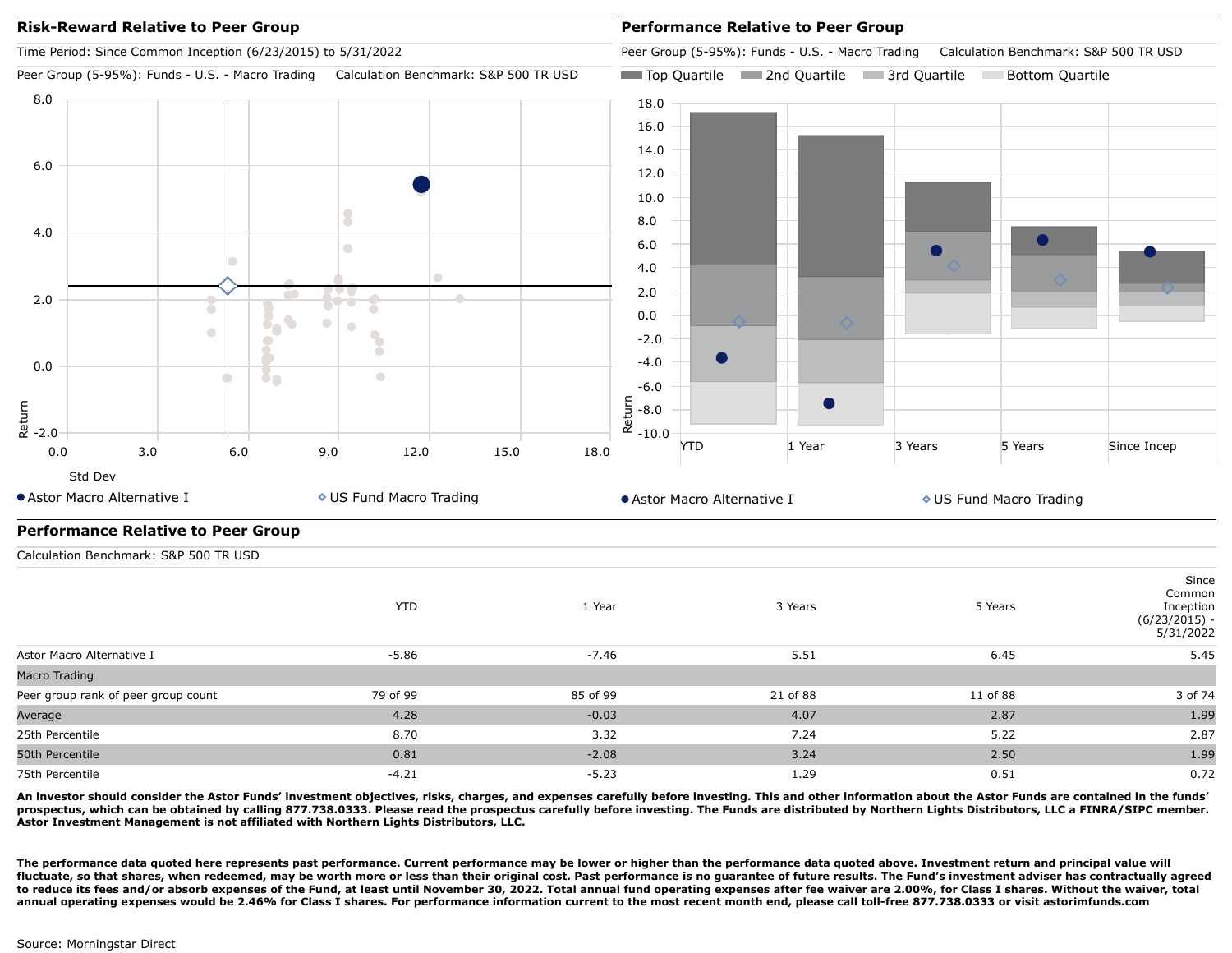### **Astor Macro Alternative I - Monthly Returns** Jan Feb Mar Apr May Jun Jul Aug Sep Oct Nov Dec Year 2022 2021 2020 2019 2018 2017 2016 2015 -1.08 -1.19 -0.09 -2.40 1.14 -3.61 -2.30 1.01 -0.67 2.51 1.22 -0.56 0.41 0.16 -2.02 0.91 -2.04 -0.88 -2.34 2.75 -3.93 0.00 4.28 -0.18 0.45 3.91 1.45 -2.87 -3.39 7.37 3.97 13.98 5.27 1.32 3.73 2.70 -2.54 4.13 2.57 3.11 -1.31 -1.57 1.60 0.72 21.23 4.15 -3.17 -1.21 -0.38 2.94 0.83 1.28 3.34 -0.52 -4.68 2.03 -5.67 -1.61 -0.39 1.17 -1.06 0.65 -0.10 0.19 0.73 0.19 0.87 2.17 1.69 0.76 7.05 0.01 2.83 2.06 0.02 1.73 -0.57 0.92 -0.28 -1.42 -1.08 1.17 0.81 6.29 — — — — — — 0.60 -4.02 -0.42 3.28 1.32 -0.60 —

|      | <b>US Fund Macro Trading - Monthly Returns</b> |         |         |         |         |         |         |         |         |         |         |         |         |
|------|------------------------------------------------|---------|---------|---------|---------|---------|---------|---------|---------|---------|---------|---------|---------|
|      | Jan                                            | Feb     | Mar     | Apr     | May     | Jun     | Jul     | Aug     | Sep     | Oct     | Nov     | Dec     | Year    |
| 2022 | $-1.03$                                        | $-0.46$ | 1.47    | $-0.47$ | $-0.15$ |         |         |         |         |         |         |         | $-0.46$ |
| 2021 | $-0.23$                                        | 1.13    | 0.69    | 1.83    | 0.90    | 0.25    | $-0.13$ | 0.37    | $-1.27$ | 1.43    | $-1.81$ | 1.21    | 3.86    |
| 2020 | 0.41                                           | $-2.42$ | $-3.06$ | 1.71    | 0.96    | 0.47    | 2.12    | 0.88    | $-1.30$ | $-0.96$ | 3.75    | 2.19    | 4.54    |
| 2019 | 2.06                                           | 0.54    | 1.39    | 1.11    | $-1.60$ | 2.03    | 0.75    | 0.29    | 0.01    | 0.08    | 0.65    | 0.56    | 8.10    |
| 2018 | 2.35                                           | $-2.53$ | $-0.30$ | 0.35    | $-0.26$ | $-0.12$ | 0.43    | 0.52    | 0.07    | $-2.47$ | 0.02    | $-1.23$ | $-3.33$ |
| 2017 | 0.57                                           | 1.28    | $-0.01$ | 0.39    | 0.49    | $-0.72$ | 0.40    | 0.37    | 0.11    | 1.60    | 0.39    | 0.29    | 5.28    |
| 2016 | $-0.33$                                        | 0.19    | 0.79    | 0.03    | $-0.26$ | 1.45    | 1.36    | $-0.55$ | 0.00    | $-0.53$ | $-0.77$ | 0.56    | 2.01    |
| 2015 | 0.89                                           | 0.95    | 0.34    | $-0.57$ | 0.00    | $-2.17$ | 0.62    | $-2.37$ | $-0.89$ | 1.29    | 0.57    | $-1.34$ | $-3.07$ |

|      | S&P 500 TR USD - Monthly Returns |         |          |         |         |         |      |         |         |         |         |         |          |  |
|------|----------------------------------|---------|----------|---------|---------|---------|------|---------|---------|---------|---------|---------|----------|--|
|      | Jan                              | Feb     | Mar      | Apr     | May     | Jun     | Jul  | Aug     | Sep     | Oct     | Nov     | Dec     | Year     |  |
| 2022 | $-5.17$                          | $-2.99$ | 3.71     | $-8.72$ | 0.18    |         |      |         |         |         |         |         | $-12.76$ |  |
| 2021 | $-1.01$                          | 2.76    | 4.38     | 5.34    | 0.70    | 2.33    | 2.38 | 3.04    | $-4.65$ | 7.01    | $-0.69$ | 4.48    | 28.71    |  |
| 2020 | $-0.04$                          | $-8.23$ | $-12.35$ | 12.82   | 4.76    | 1.99    | 5.64 | 7.19    | $-3.80$ | $-2.66$ | 10.95   | 3.84    | 18.40    |  |
| 2019 | 8.01                             | 3.21    | 1.94     | 4.05    | $-6.35$ | 7.05    | 1.44 | $-1.58$ | 1.87    | 2.17    | 3.63    | 3.02    | 31.49    |  |
| 2018 | 5.73                             | $-3.69$ | $-2.54$  | 0.38    | 2.41    | 0.62    | 3.72 | 3.26    | 0.57    | $-6.84$ | 2.04    | $-9.03$ | $-4.38$  |  |
| 2017 | 1.90                             | 3.97    | 0.12     | 1.03    | 1.41    | 0.62    | 2.06 | 0.31    | 2.06    | 2.33    | 3.07    | 1.11    | 21.83    |  |
| 2016 | -4.96                            | $-0.13$ | 6.78     | 0.39    | 1.80    | 0.26    | 3.69 | 0.14    | 0.02    | $-1.82$ | 3.70    | 1.98    | 11.96    |  |
| 2015 | $-3.00$                          | 5.75    | $-1.58$  | 0.96    | 1.29    | $-1.94$ | 2.10 | $-6.03$ | $-2.47$ | 8.44    | 0.30    | $-1.58$ | 1.38     |  |

**An investor should consider the Astor Funds' investment objectives, risks, charges, and expenses carefully before investing. This and other information about the Astor Funds are contained in the funds' prospectus, which can be obtained by calling 877.738.0333. Please read the prospectus carefully before investing. The Funds are distributed by Northern Lights Distributors, LLC a FINRA/SIPC member. Astor Investment Management is not affiliated with Northern Lights Distributors, LLC.**

**The performance data quoted here represents past performance. Current performance may be lower or higher than the performance data quoted above. Investment return and principal value will fluctuate, so that shares, when redeemed, may be worth more or less than their original cost. Past performance is no guarantee of future results. The Fund's investment adviser has contractually agreed** to reduce its fees and/or absorb expenses of the Fund, at least until November 30, 2022. Total annual fund operating expenses after fee waiver are 2.00%, for Class I shares. Without the waiver, total **annual operating expenses would be 2.46% for Class I shares. For performance information current to the most recent month end, please call toll-free 877.738.0333 or visit astorimfunds.com**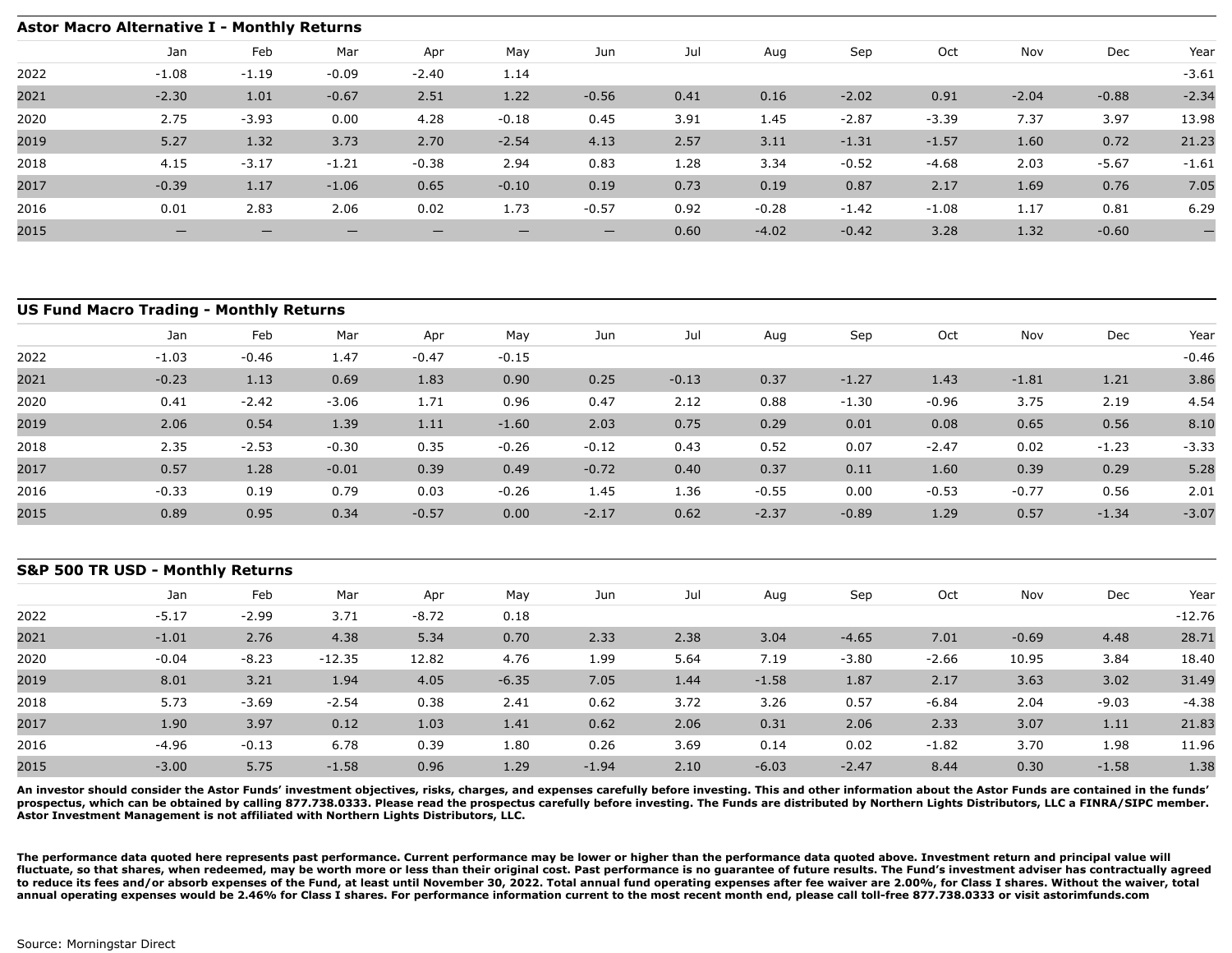## **Drawdown**



**An investor should consider the Astor Funds' investment objectives, risks, charges, and expenses carefully before investing. This and other information about the Astor Funds are contained in the funds' prospectus, which can be obtained by calling 877.738.0333. Please read the prospectus carefully before investing. The Funds are distributed by Northern Lights Distributors, LLC a FINRA/SIPC member. Astor Investment Management is not affiliated with Northern Lights Distributors, LLC.**

0.0

-13.0 -11.0 -9.0 -7.0 -5.0 -3.0 -1.0 1.0 3.0 5.0 7.0 9.0 11.0 13.0

■Astor Macro Alternative I ■S&P 500 TR USD ■US Fund Macro Trading

**The performance data quoted here represents past performance. Current performance may be lower or higher than the performance data quoted above. Investment return and principal value will fluctuate, so that shares, when redeemed, may be worth more or less than their original cost. Past performance is no guarantee of future results. The Fund's investment adviser has contractually agreed to reduce its fees and/or absorb expenses of the Fund, at least until November 30, 2022. Total annual fund operating expenses after fee waiver are 2.00%, for Class I shares. Without the waiver, total annual operating expenses would be 2.46% for Class I shares. For performance information current to the most recent month end, please call toll-free 877.738.0333 or visit astorimfunds.com**